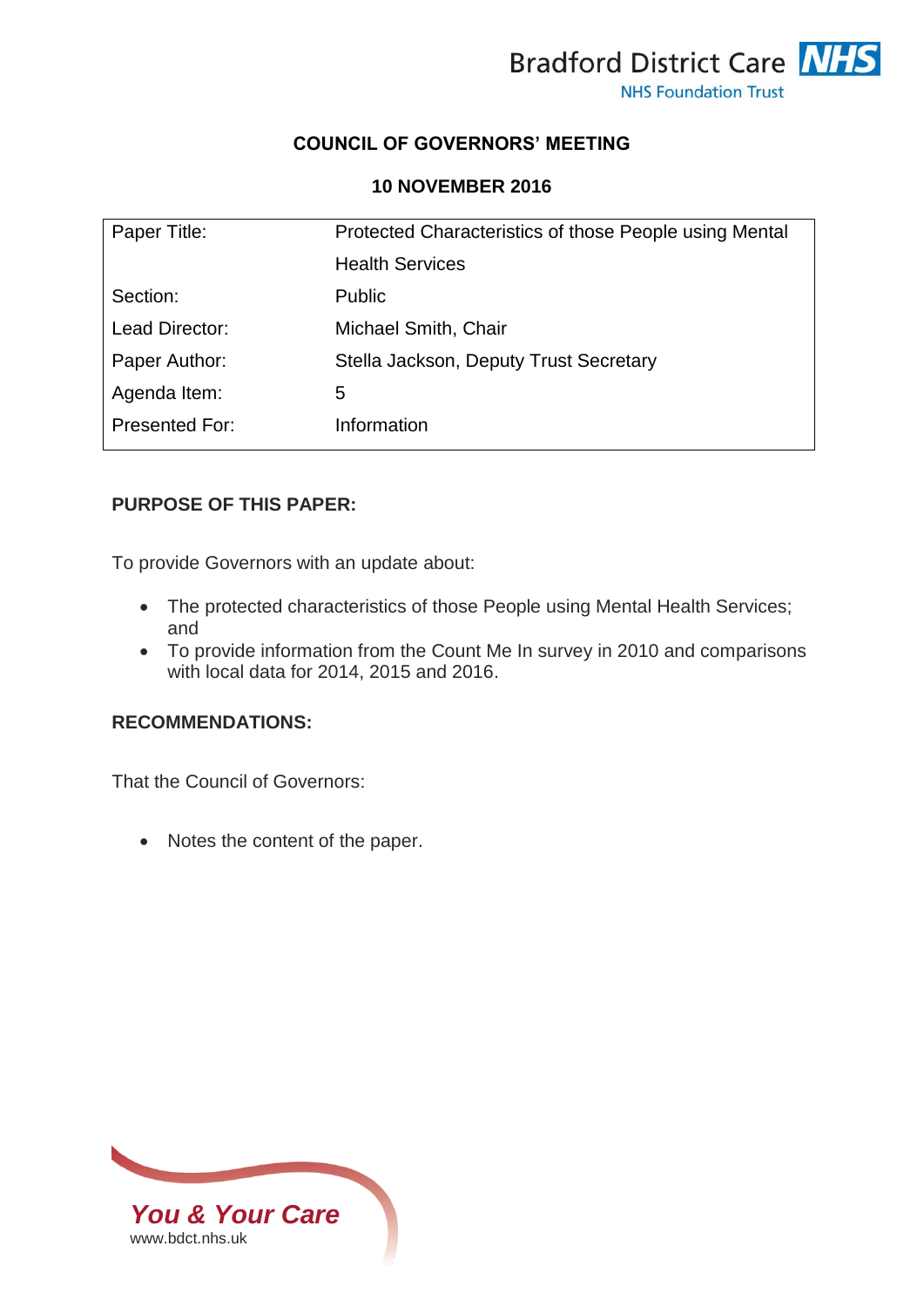# **1. Introduction**

The Chair of the Mental Health Legislation Committee and the Mental Health Legislation and Care Programme Approach Lead, attended the Council of Governors meeting on 11 August 2016 and presented slides on the work of the Mental Health Legislation Committee.

The Council asked if it would be possible to review the data we collect on a number of protected characteristics and compare our local data with the data collected in the Count Me In Survey.

The last data collection for the Count Me In survey took place on 31 March 2010. This was a snapshot of all patients occupying a mental health care bed on that date. We have used the 2010 data and gathered local information for 2014, 2015 and 2016. All were snap shots of patients occupying a hospital bed on 31 March each year.

### **2. Committee approach to issues where limited assurance has been provided:**

The Mental Health Legislation Committee has been proactive in asking for further analysis, or a deeper dive into particular practice issues. Here are some examples: The use of Physical Intervention (Restraint) in people from a Pakistani background seemed disproportionately high compared to mix of patients admitted. It was suggested that language spoken may have been a contributory factor. The Committee asked for a detailed breakdown and it's Dashboard now includes narrative to explain if the person's language has been a contributory factor that led to an episode of physical intervention.

The Committee receives reports every 6 months focusing on the Care Programme Approach Audit and its findings. The Committee has asked for further assurance from operational services that Service user and carer involvement in the assessment and care planning processes and for services to provide evidence that local quality and safety meetings are developing actions to address any audit issues.

Consent to Admission and Treatment became an important focus in 2014, when the Supreme Court ruled that Clinicians must use either the Mental Health Act or Mental Capacity Act to deprive a person of their liberty. The Committee received assurances that new Consent to Admission and Treatment processes were in place and being regularly monitored.

The Tribunals Judiciary wrote to every Chief Executive in December 2014 requiring improvements in the way reports were provided to Tribunals. The Tribunal give 21 days for reports to be provided for a patient's tribunal and most trusts were not complying with this deadline. Locally we found that only 37% were submitted on time. Local action by the MHA Department and communication form the Medical Director enabled us to move to 90% within 2 months. Currently over 95% arrive within 21 days. The small percentage that does not arrive in time are usually explained by changes in Responsible Clinician, or sickness absence of the care coordinator or named nurse. The Tribunals Judiciary is usually sympathetic to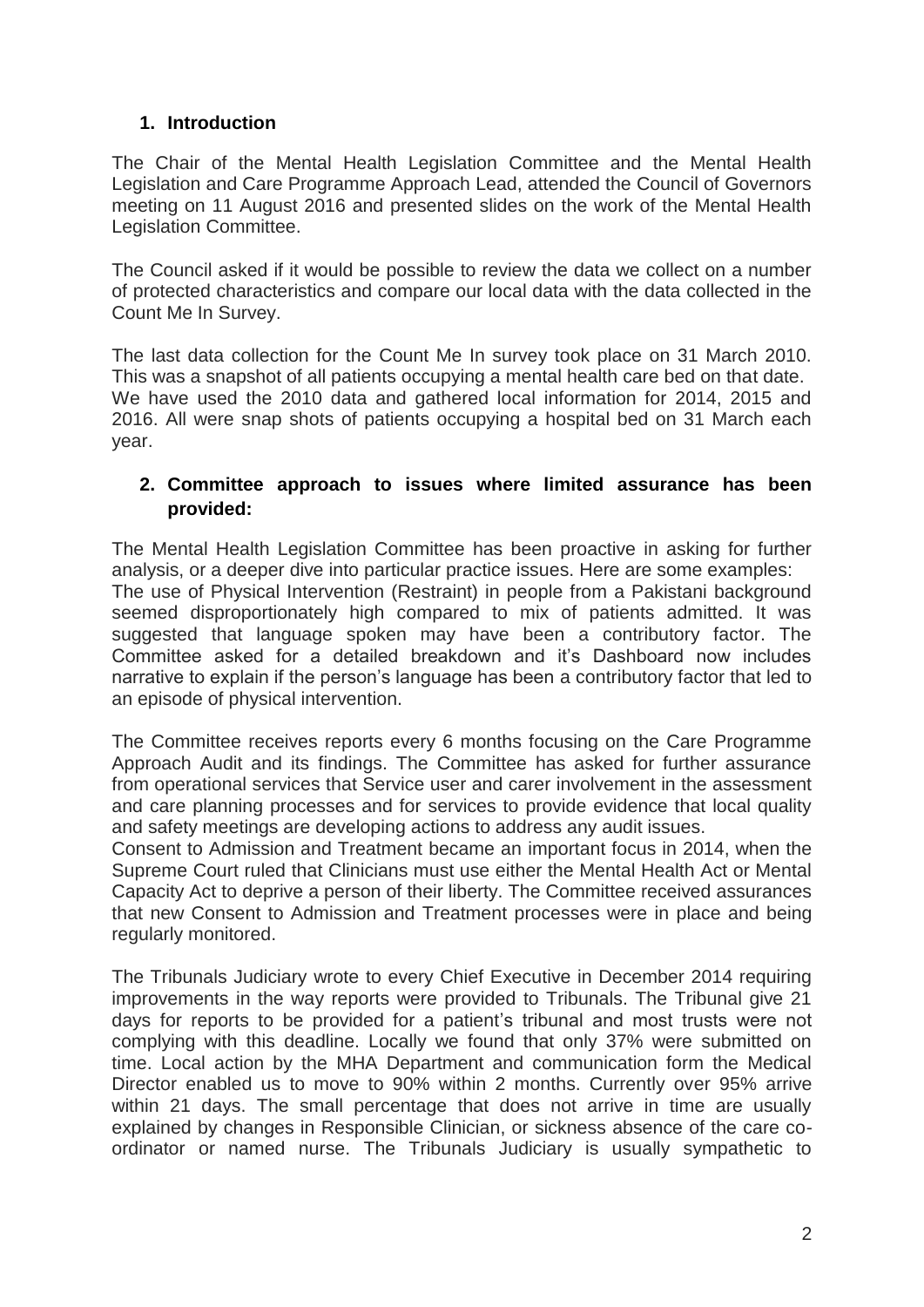unforeseen events and will allow short extensions for the covering person to prepare the report.

The Committee has asked for more detail on how Section 17 leave for patients detained under Section 2 or 3 (and others) where escorted or unescorted leave forms part of the patient's therapeutic recovery plan. They were interested in understanding the impact of the No Smoking policy and what proportion of leave may be cancelled, due either to the patient being too unwell or there not being enough staff to escort patients. The Committee was assured that a very small amount (less than 2%) of several hundred episodes of leave were cancelled due to staffing issues

## **3. Findings from the comparisons to Count Me In survey data:**

The most complete data sets record a person's age, gender, ethnicity and religious beliefs.

Data on Disability, sexuality are less complete

Data on Gender Reassignment and Pregnancy were absent in the data collected in 2010. It was also not possible to tell within our local biographic data whether these factors were being recorded.

All results shown are in percentages (%).

### **4. Summary of Data:**

The Count Me In Survey collected data on 32,799 in patients across England and **Wales** 

Our local numbers are understandably significantly smaller. Data is based on 184 in patients in 2014, 191 in patients in 2015 and 187 in patients in 2016

#### **Gender split:**

There has not been a noticeable shift away from there being more males admitted than females.

| Year             | Male  | Female |
|------------------|-------|--------|
| Count Me in Data | 58.22 | 41.78  |
| 2010             |       |        |
| Local Data 2014  | 60.90 | 39.10  |
| Local Data 2015  | 60.70 | 39.30  |
| Local Data 2016  | 55.10 | 44.90  |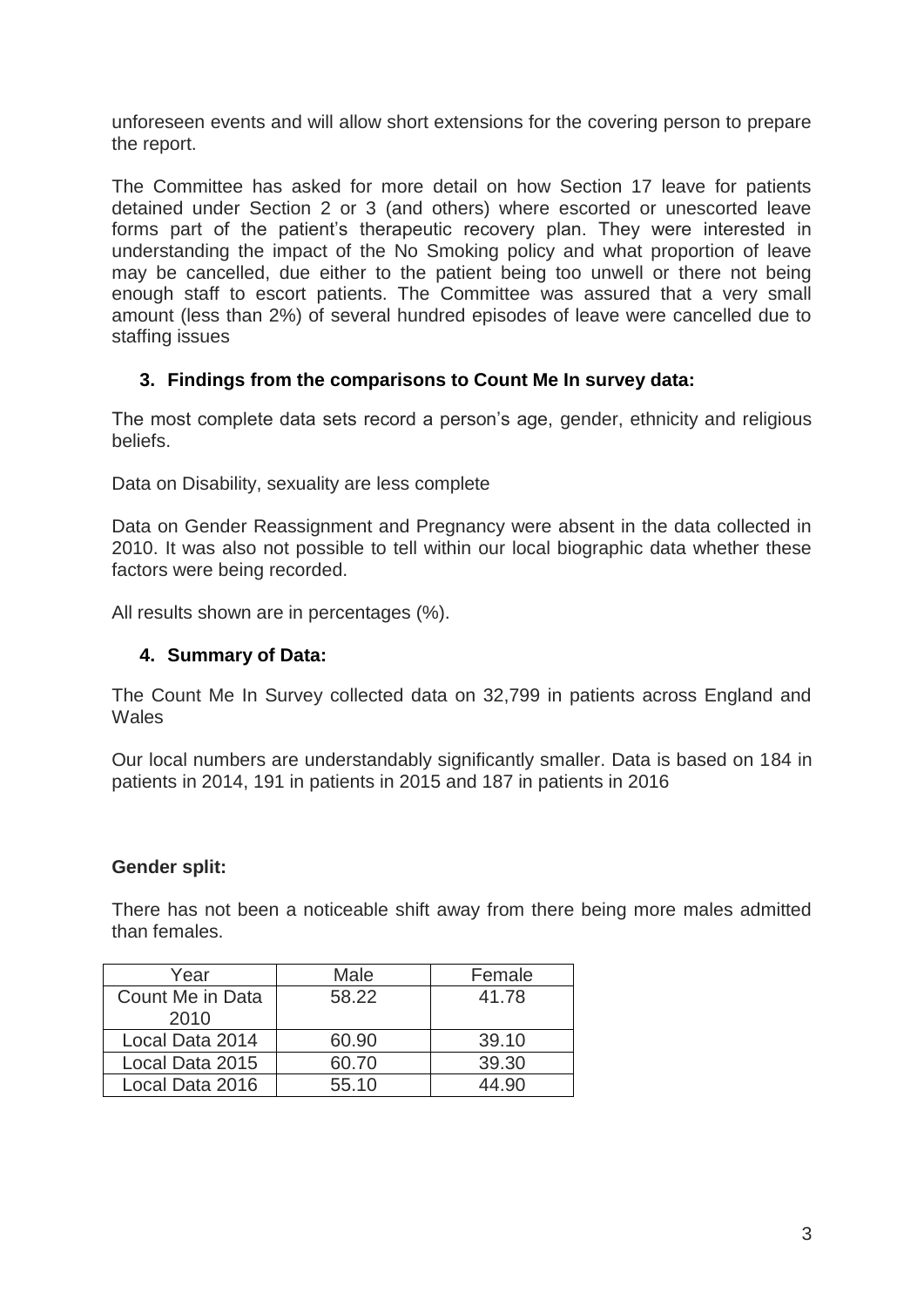

### **Ethnicity:**

The 2010 data showed a larger proportion of beds were occupied by someone from a white British background.

Locally, we have seen an increase of admissions for people from a Pakistani descent and decrease in those from a Caribbean background

| Year                     | White<br><b>British</b> | <b>White Other</b> | Pakistani | Caribbean |
|--------------------------|-------------------------|--------------------|-----------|-----------|
| Count Me in Data<br>2010 | 74.97                   | 4.29               | 1.34      | 4.91      |
| Local Data 2014          | 50.00                   | 14.10              | 19.00     | 2.70      |
| Local Data 2015          | 52.40                   | 12.00              | 15.20     | 0.50      |
| Local Data 2016          | 55.10                   | 8.60               | 16.60     | 1.60      |

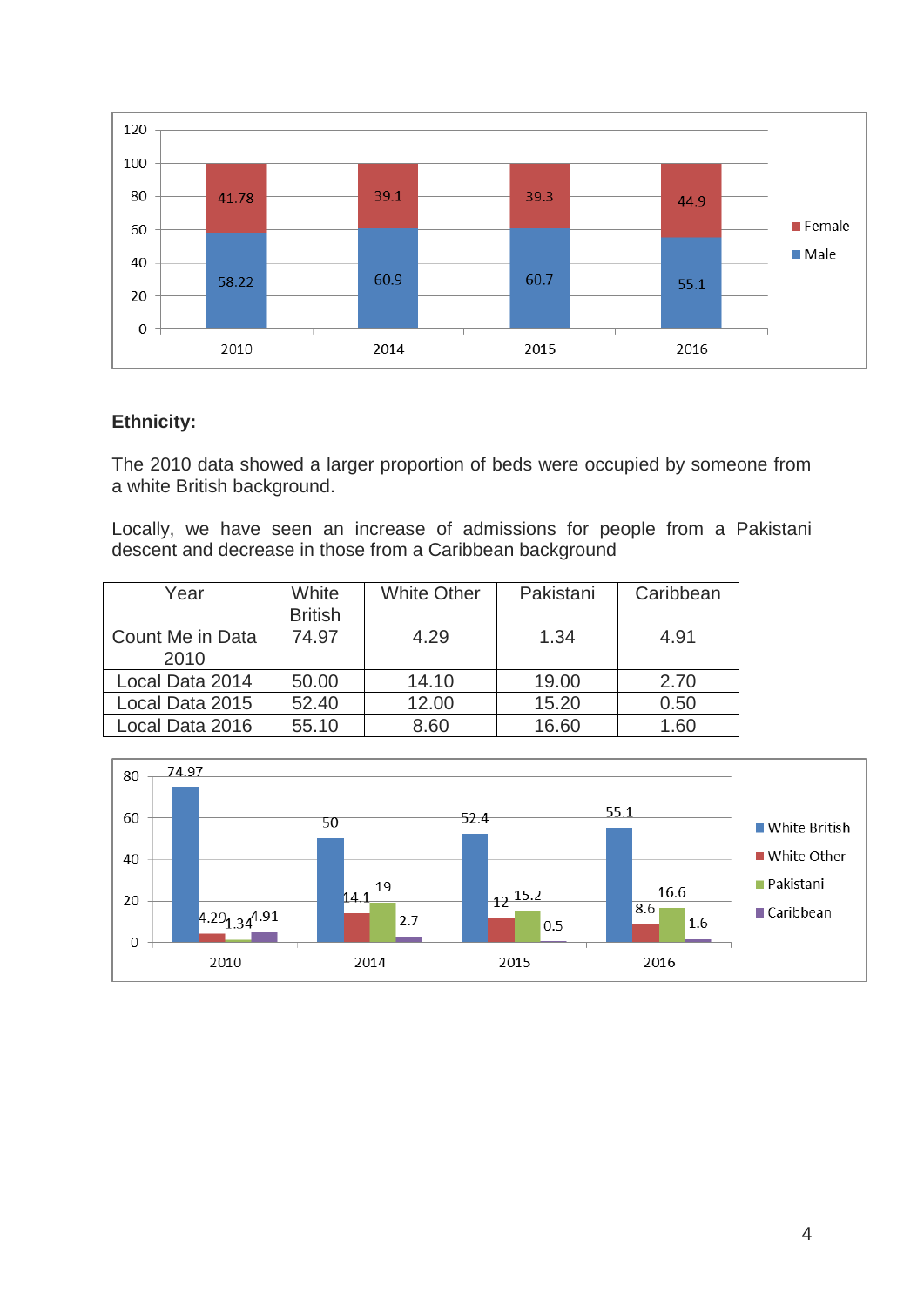# **Religion:**

The changes in data on religious belief mirrors that seen in the ethnicity data. In essence 1 in 5 patients admitted is Muslim. There is still a significant proportion of admissions (around 20%) where people declare No Religious beliefs.

| Year             | Christian | <b>Muslim</b> | Prefer not to say |
|------------------|-----------|---------------|-------------------|
| Count Me in Data | 54.00     | 4.30          | 20.90             |
| 2010             |           |               |                   |
| Local Data 2014  | 33.10     | 20.70         | 20.10             |
| Local Data 2015  | 34.10     | 18.80         | 22.50             |
| Local Data 2016  | 37.40     | 20.30         | 28.90             |



## **Disability:**

There are still a significant proportion of patients where disability is not known, not asked, or not recorded. Under 20% of in patients have stated definitively that they have a disability, A similar percentage have stated definitively that they do not.

| Year                  | Yes   | No.   | <b>Not</b><br>answered/recorded |
|-----------------------|-------|-------|---------------------------------|
| Count Me in Data 2010 | 25.30 | 23.30 | 51.40                           |
| Local Data 2014       | 13.60 | 17.40 | 69.00                           |
| Local Data 2015       | 18.30 | 16.20 | 65.40                           |
| Local Data 2016       | 17 10 | 16.00 | 66.80                           |